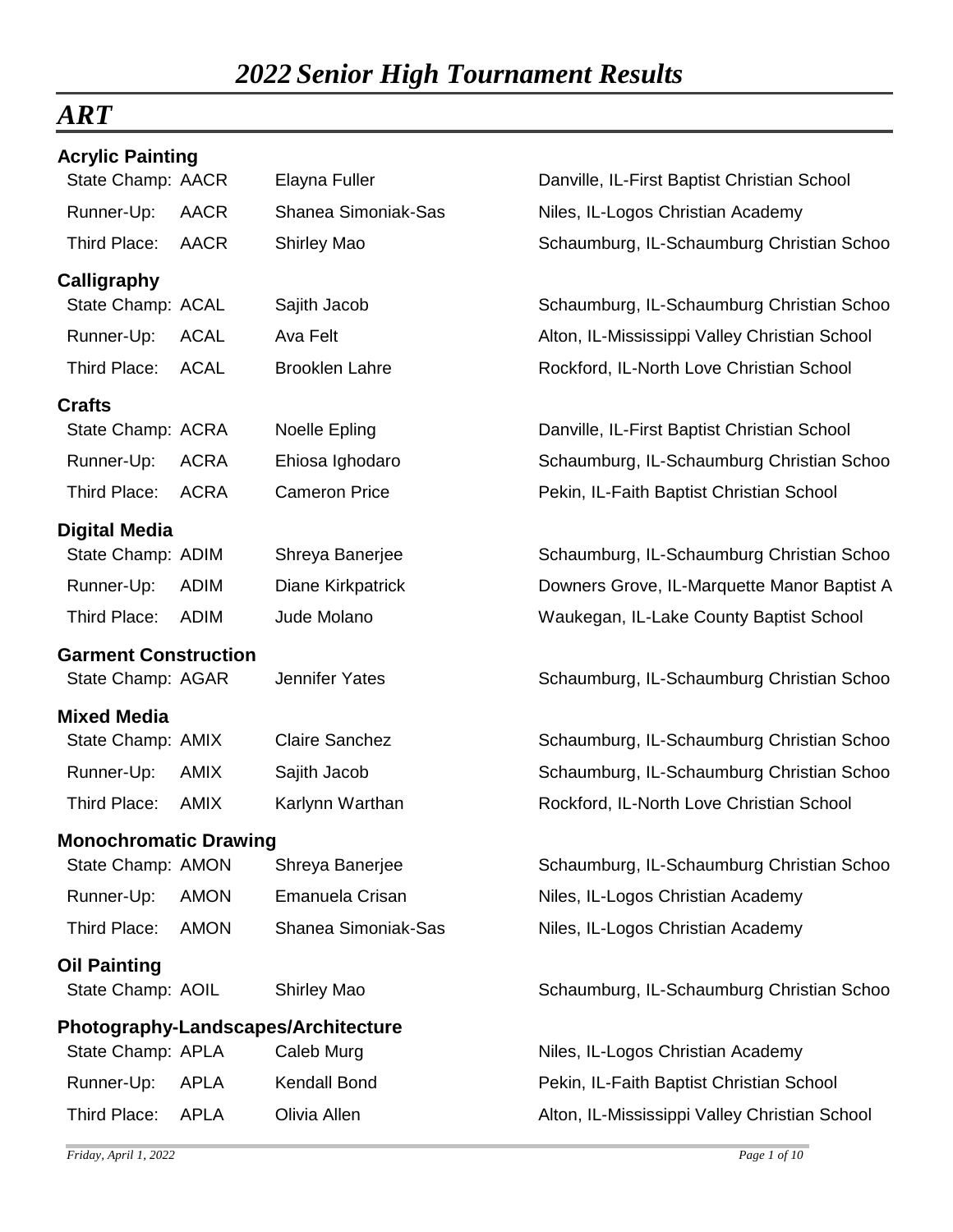| <b>Photography-People/Animal</b>          |             |                        |                                              |
|-------------------------------------------|-------------|------------------------|----------------------------------------------|
| State Champ: APPA                         |             | <b>Breleigh Rebert</b> | Danville, IL-First Baptist Christian School  |
| Runner-Up:                                | <b>APPA</b> | <b>Matthew Fratu</b>   | Niles, IL-Logos Christian Academy            |
| Third Place:                              | <b>APPA</b> | <b>Jennifer Yates</b>  | Schaumburg, IL-Schaumburg Christian Schoo    |
| <b>Photography-Still Life &amp; Macro</b> |             |                        |                                              |
| State Champ: APSL                         |             | <b>Kaliyah Betts</b>   | Rockford, IL-North Love Christian School     |
| Runner-Up:                                | <b>APSL</b> | Jocelyn Cao            | Downers Grove, IL-Marquette Manor Baptist A  |
| Third Place:                              | <b>APSL</b> | Andrea Crisan          | Niles, IL-Logos Christian Academy            |
| <b>Polychromatic Drawing</b>              |             |                        |                                              |
| State Champ: APOL                         |             | Shreya Banerjee        | Schaumburg, IL-Schaumburg Christian Schoo    |
| Runner-Up:                                | <b>APOL</b> | <b>Kristin Callis</b>  | Rockford, IL-Cathedral Baptist School        |
| Third Place:                              | <b>APOL</b> | <b>Julia Vital</b>     | Schaumburg, IL-Schaumburg Christian Schoo    |
| Printmaking                               |             |                        |                                              |
| State Champ: APRI                         |             | Stephanie Tenuto       | Schaumburg, IL-Schaumburg Christian Schoo    |
| Runner-Up:                                | <b>APRI</b> | Ehiosa Ighodaro        | Schaumburg, IL-Schaumburg Christian Schoo    |
| <b>Sculpture</b>                          |             |                        |                                              |
| State Champ: ASCU                         |             | <b>Evan Price</b>      | Pekin, IL-Faith Baptist Christian School     |
| Watercolor                                |             |                        |                                              |
| State Champ: AWAT                         |             | Julia Vital            | Schaumburg, IL-Schaumburg Christian Schoo    |
| Runner-Up:                                | AWAT        | <b>Charlee King</b>    | Rockford, IL-Berean Baptist Christian School |
| Third Place:                              | AWAT        | <b>Lindsey Repp</b>    | Waukegan, IL-Lake County Baptist School      |
| Woodworking                               |             |                        |                                              |
| State Champ: AWOO                         |             | Jacob Larkin           | Rockford, IL-Cathedral Baptist School        |
| Runner-Up:                                | AWOO        | Joshua Wang            | Schaumburg, IL-Schaumburg Christian Schoo    |
| Third Place:                              | <b>AWOO</b> | Logan Morris           | Rockford, IL-Cathedral Baptist School        |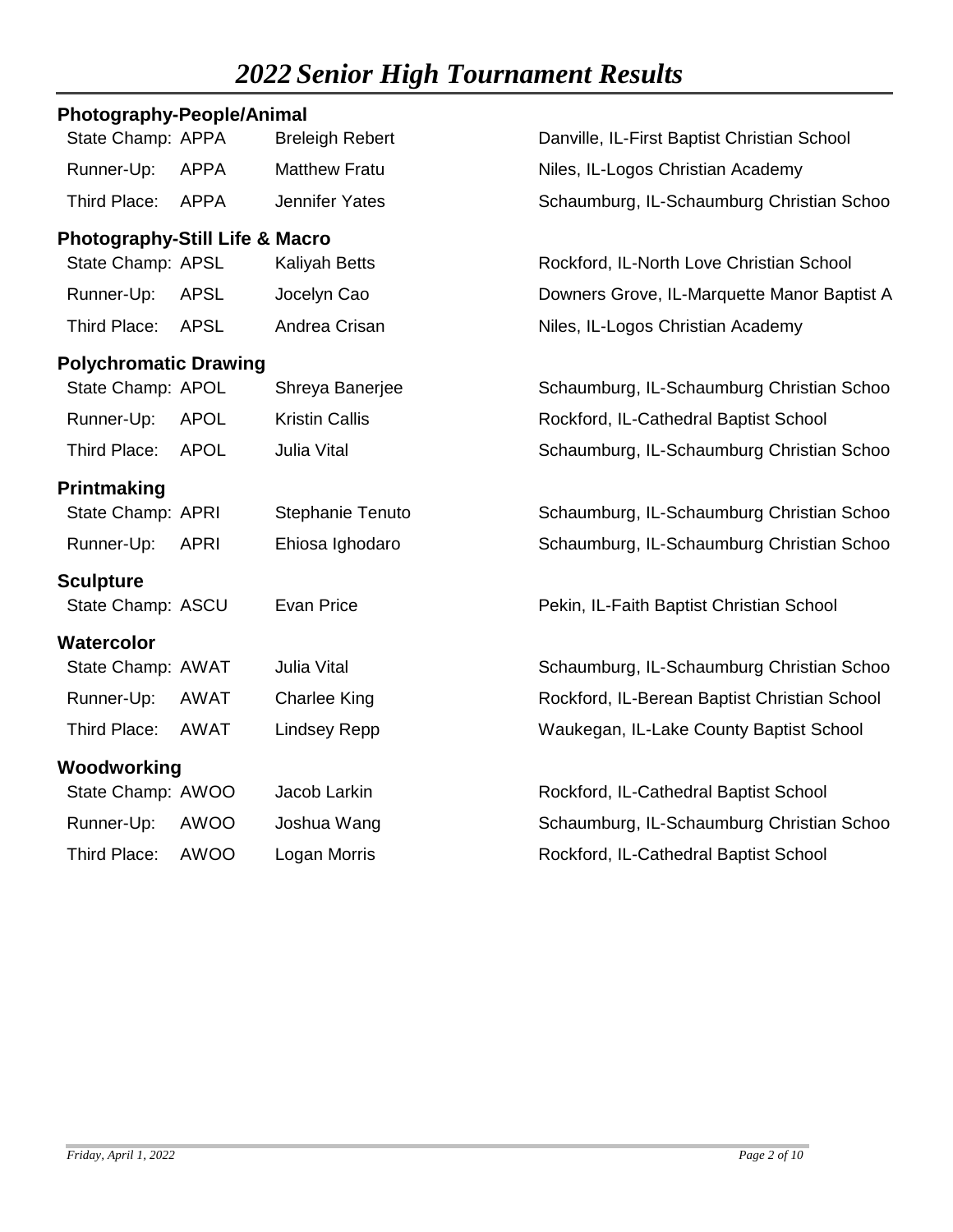## *BIBLE*

| <b>Bible Teaching</b>           |                   |                              |                                               |
|---------------------------------|-------------------|------------------------------|-----------------------------------------------|
| State Champ: BTEA               |                   | Timothy Vaughn               | Alton, IL-Mississippi Valley Christian School |
| Runner-Up:                      | <b>BTEA</b>       | <b>Chanler Beth Sanford</b>  | Downers Grove, IL-Marquette Manor Baptist A   |
| Third Place:                    | <b>BTEA</b>       | <b>Aubrey Davis</b>          | Danville, IL-First Baptist Christian School   |
| <b>Preaching - Evangelistic</b> |                   |                              |                                               |
| State Champ: BEVA               |                   | Mateo Garcia                 | Downers Grove, IL-Marquette Manor Baptist A   |
| <b>Preaching - Expository</b>   |                   |                              |                                               |
| State Champ: BEXP               |                   | Caleb Murg                   | Niles, IL-Logos Christian Academy             |
| <b>Preaching - Topical</b>      |                   |                              |                                               |
| State Champ: BTOP               |                   | <b>Isaac Sandeen</b>         | Rockford, IL-Cathedral Baptist School         |
| Runner-Up:                      | <b>BTOP</b>       | <b>Christopher Comanescu</b> | Niles, IL-Logos Christian Academy             |
| <b>Bible Quiz</b>               |                   |                              |                                               |
| State Champ: BQUI1              |                   | BQUI1                        | Schaumburg, IL-Schaumburg Christian Schoo     |
| Runner-Up:                      | BQUI <sub>2</sub> | BQUI <sub>2</sub>            | Schaumburg, IL-Schaumburg Christian Schoo     |
| Third Place:                    | BQUI1             | BQUI1                        | Pekin, IL-Faith Baptist Christian School      |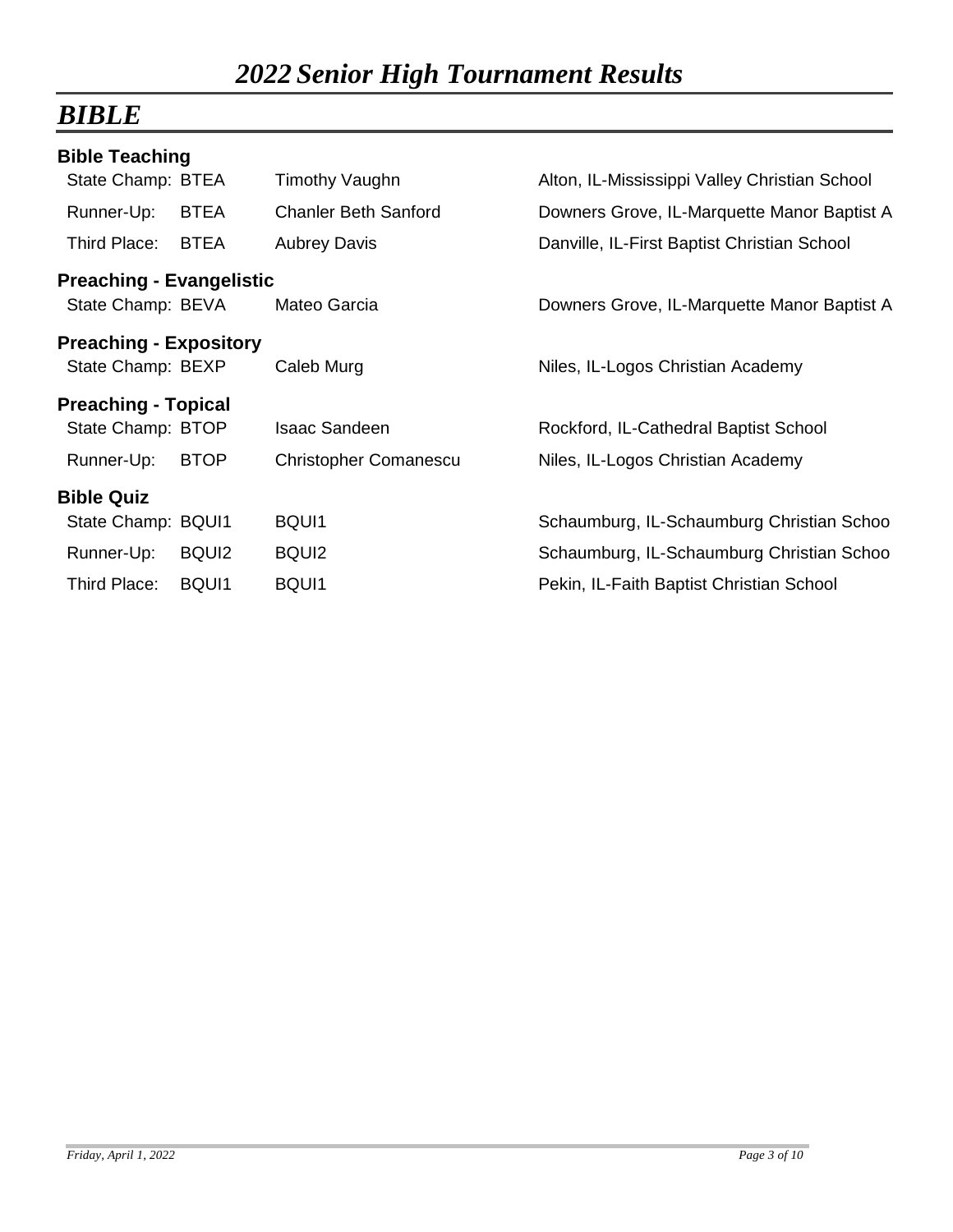## *MUSIC*

| Solo - Brass                  |             |                              |                                             |
|-------------------------------|-------------|------------------------------|---------------------------------------------|
| State Champ: MBRS             |             | Ehiosa Ighodaro              | Schaumburg, IL-Schaumburg Christian Schoo   |
| Runner-Up:                    | <b>MBRS</b> | Noelle Epling                | Danville, IL-First Baptist Christian School |
| <b>Solo - Classical Piano</b> |             |                              |                                             |
| State Champ: MCLA             |             | Josiah Magallon              | Frankfort, IL-Heritage Christian School     |
| Runner-Up:                    | <b>MCLA</b> | Jude Molano                  | Waukegan, IL-Lake County Baptist School     |
| Third Place:                  | <b>MCLA</b> | Kimiko Aoki                  | Schaumburg, IL-Schaumburg Christian Schoo   |
| Solo - Female Vocal           |             |                              |                                             |
| State Champ: MFVS             |             | Sarah Hodoroaba              | Niles, IL-Logos Christian Academy           |
| Runner-Up:                    | <b>MFVS</b> | Jada Epps                    | Schaumburg, IL-Schaumburg Christian Schoo   |
| Third Place:                  | <b>MFVS</b> | <b>Selah Fuller</b>          | Pekin, IL-Faith Baptist Christian School    |
| Solo - Male Vocal             |             |                              |                                             |
| State Champ: MMVS             |             | <b>Joel Christians</b>       | Rockford, IL-North Love Christian School    |
| Runner-Up:                    | <b>MMVS</b> | Jacob Larkin                 | Rockford, IL-Cathedral Baptist School       |
| Third Place:                  | <b>MMVS</b> | Adam Sitenga                 | Schaumburg, IL-Schaumburg Christian Schoo   |
| <b>Solo - Percussion</b>      |             |                              |                                             |
| State Champ: MPER             |             | Samuel Amponsah              | Waukegan, IL-Lake County Baptist School     |
| <b>Solo - Sacred Piano</b>    |             |                              |                                             |
| State Champ: MSAC             |             | Aaron Pio                    | Frankfort, IL-Heritage Christian School     |
| Runner-Up:                    | <b>MSAC</b> | Kailey Burckart              | Downers Grove, IL-Marquette Manor Baptist A |
| Third Place:                  | <b>MSAC</b> | Annika Taubert               | Danville, IL-First Baptist Christian School |
| Solo - String                 |             |                              |                                             |
| State Champ: MSTR             |             | Jonathan Um                  | Schaumburg, IL-Schaumburg Christian Schoo   |
| Runner-Up:                    | <b>MSTR</b> | Hannah Vaduva                | Niles, IL-Logos Christian Academy           |
| Third Place:                  | <b>MSTR</b> | Jon Hoo                      | Schaumburg, IL-Schaumburg Christian Schoo   |
| Solo - Woodwind               |             |                              |                                             |
| State Champ: MWWS             |             | <b>Christopher Comanescu</b> | Niles, IL-Logos Christian Academy           |
| Runner-Up:                    | <b>MWWS</b> | Joann Hoo                    | Schaumburg, IL-Schaumburg Christian Schoo   |
| Third Place:                  | <b>MWWS</b> | Matthew Han                  | Niles, IL-Logos Christian Academy           |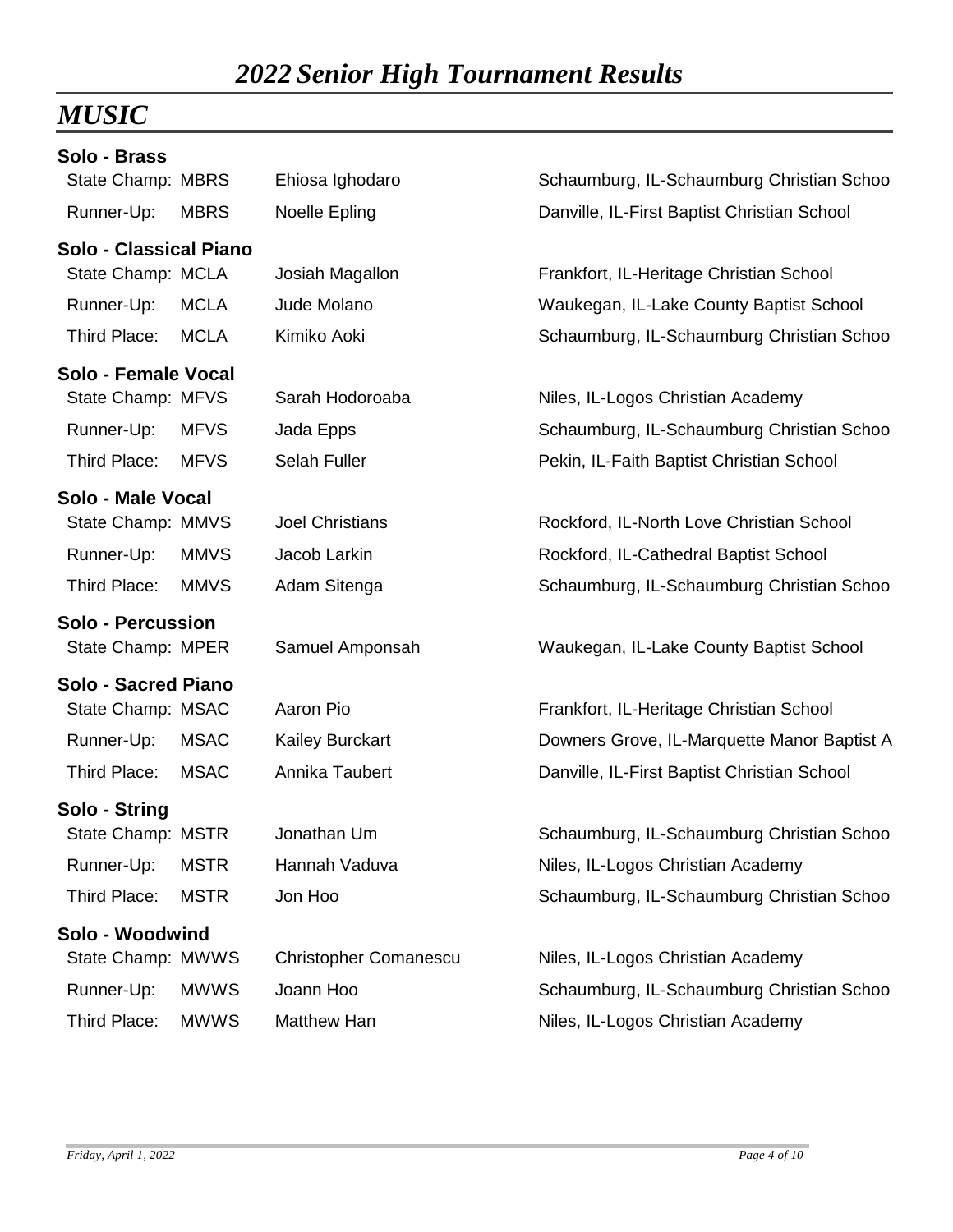| <b>Choral Group-A</b>                |                   |                                     |                                                                           |
|--------------------------------------|-------------------|-------------------------------------|---------------------------------------------------------------------------|
| State Champ: MCGR-A                  |                   |                                     | MCGR-A Marquette Choral Group Downers Grove, IL-Marquette Manor Baptist A |
| Runner-Up:                           | MCGR-A            | <b>MCGR-A Logos Choral Group</b>    | Niles, IL-Logos Christian Academy                                         |
| Third Place:                         | MCGR-A            | MCGR-A                              | Pekin, IL-Faith Baptist Christian School                                  |
| <b>Choral Group-AA</b>               |                   |                                     |                                                                           |
| State Champ: MCGR-AA MCGR-AA         |                   |                                     | Schaumburg, IL-Schaumburg Christian Schoo                                 |
| <b>Duet - Classical Piano</b>        |                   |                                     |                                                                           |
| State Champ: MCDT                    |                   | <b>MCDT Magallon/Pio</b>            | Frankfort, IL-Heritage Christian School                                   |
| Runner-Up:                           | MCDT1             | <b>MCDT1 Csorba/Lucas</b>           | Downers Grove, IL-Marquette Manor Baptist A                               |
| Third Place:                         | <b>MCDT</b>       | <b>MCDT</b>                         | Schaumburg, IL-Schaumburg Christian Schoo                                 |
| <b>Duet - Sacred Piano</b>           |                   |                                     |                                                                           |
| State Champ: MSDT                    |                   | <b>MSDT Magallon/Pio</b>            | Frankfort, IL-Heritage Christian School                                   |
| Runner-Up:                           | <b>MSDT</b>       | <b>MSDT Burckart/Scalzitti</b>      | Downers Grove, IL-Marquette Manor Baptist A                               |
| Third Place:                         | <b>MSDT</b>       | <b>MSDT-Davis &amp; Hager</b>       | Danville, IL-First Baptist Christian School                               |
| <b>Ensemble - Large Instrumental</b> |                   |                                     |                                                                           |
| State Champ: MLIE                    |                   |                                     | MLIE Heritage Large Instrumental Frankfort, IL-Heritage Christian School  |
| Runner-Up:                           | <b>MLIE</b>       | <b>MLIE</b>                         | Schaumburg, IL-Schaumburg Christian Schoo                                 |
| Third Place:                         | MLIE <sub>2</sub> | MLIE2 Group Two                     | Niles, IL-Logos Christian Academy                                         |
| <b>Ensemble - Large Vocal</b>        |                   |                                     |                                                                           |
| State Champ: MLVE1                   |                   | <b>MLVE1 Group One</b>              | Frankfort, IL-Heritage Christian School                                   |
| Runner-Up:                           | MLVE <sub>2</sub> | MLVE2 Group Two                     | Frankfort, IL-Heritage Christian School                                   |
| Third Place:                         | <b>MLVE</b>       | <b>MLVE</b>                         | Waukegan, IL-Lake County Baptist School                                   |
| <b>Ensemble - Small Instrumental</b> |                   |                                     |                                                                           |
| State Champ: MSIE1                   |                   | MSIE1                               | Schaumburg, IL-Schaumburg Christian Schoo                                 |
| Runner-Up:                           | MSIE <sub>2</sub> | MSIE <sub>2</sub>                   | Schaumburg, IL-Schaumburg Christian Schoo                                 |
| Third Place:                         | MSIE <sub>2</sub> | <b>MSIE2 Quintet</b>                | Niles, IL-Logos Christian Academy                                         |
| <b>Ensemble - Small Vocal</b>        |                   |                                     |                                                                           |
| State Champ: MSVE                    |                   | <b>MSVE</b>                         | Schaumburg, IL-Schaumburg Christian Schoo                                 |
| Runner-Up:                           | MSVE <sub>2</sub> | MSVE2 Magallon/Moreno               | Frankfort, IL-Heritage Christian School                                   |
| Third Place:                         | MSVE1             | <b>MSVE1 Male Group</b>             | Niles, IL-Logos Christian Academy                                         |
| <b>Handbell/Handchime Choir-A</b>    |                   |                                     |                                                                           |
| State Champ: MHBC-A                  |                   | <b>MHBC Heritage Handbell Choir</b> | Frankfort, IL-Heritage Christian School                                   |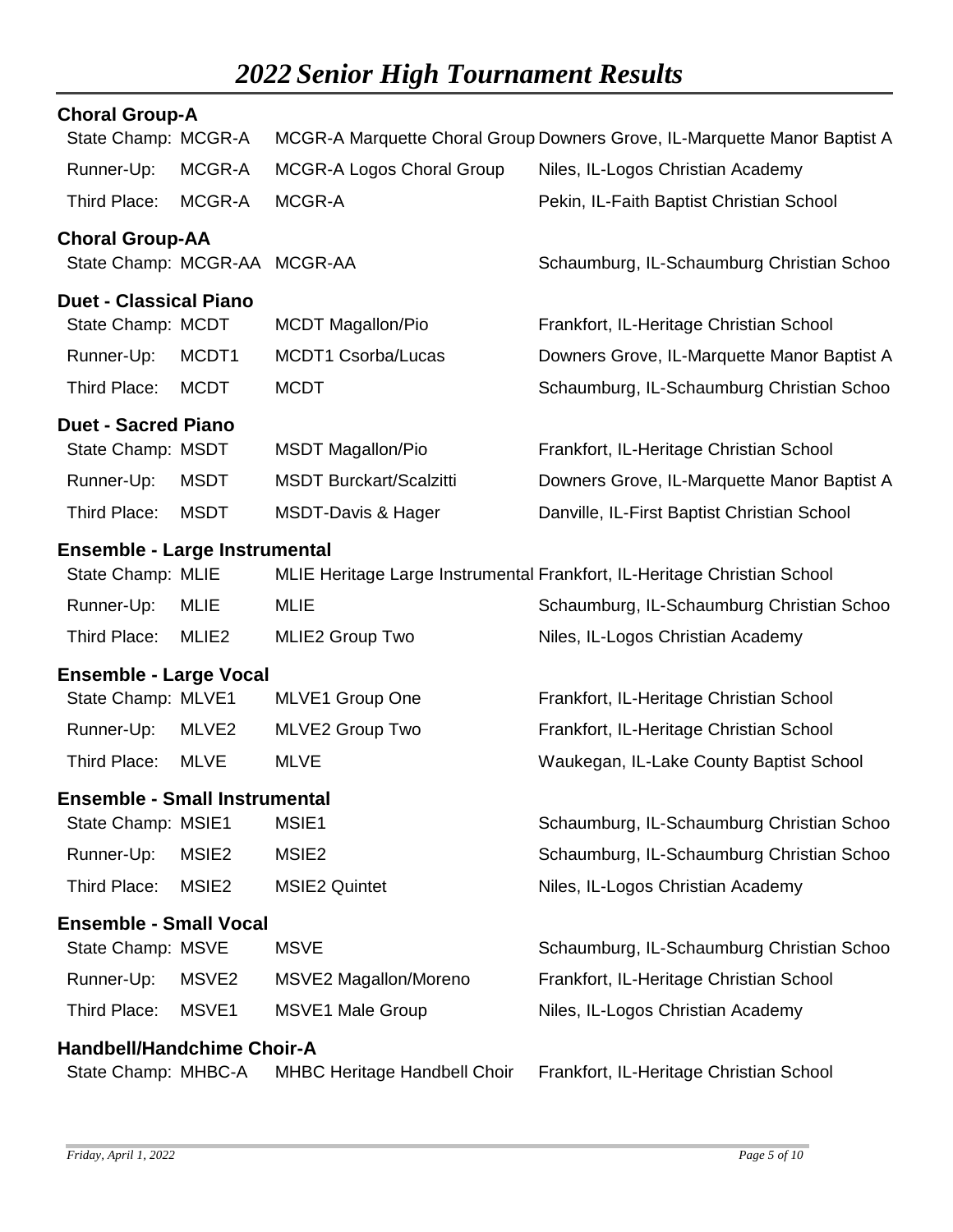| <b>Handbell/Handchime Choir-AA</b> |        |                                     |                                             |
|------------------------------------|--------|-------------------------------------|---------------------------------------------|
| State Champ: MHBC-AA MHBC-AA       |        |                                     | Schaumburg, IL-Schaumburg Christian Schoo   |
| <b>Handbell/Handchime Ensemble</b> |        |                                     |                                             |
| State Champ: MHBE                  |        | <b>MHBE</b>                         | Schaumburg, IL-Schaumburg Christian Schoo   |
| Runner-Up:                         | MHBE   | <b>MHBE Marquette Handbell Ense</b> | Downers Grove, IL-Marquette Manor Baptist A |
| Orchestra/Band-A                   |        |                                     |                                             |
| State Champ: MBAN-A                |        | <b>MBAN Marquette Band</b>          | Downers Grove, IL-Marquette Manor Baptist A |
| Runner-Up:                         | MBAN-A | <b>MBAN-A Band</b>                  | Niles, IL-Logos Christian Academy           |
| <b>Orchestra/Band-AA</b>           |        |                                     |                                             |
| State Champ: MBAN-AA               |        | MBAN-AA                             | Schaumburg, IL-Schaumburg Christian Schoo   |
| <b>Youth Choir-A</b>               |        |                                     |                                             |
| State Champ: MYOU-A                |        | <b>MYOU-A Youth Choir</b>           | Niles, IL-Logos Christian Academy           |
| Runner-Up:                         | MYOU-A | <b>MYOU Marquette Youth Choir</b>   | Downers Grove, IL-Marquette Manor Baptist A |
| Third Place:                       | MYOU-A | MYOU-A                              | Pekin, IL-Faith Baptist Christian School    |
| <b>Youth Choir-AA</b>              |        |                                     |                                             |
| State Champ: MYOU-AA MYOU-AA       |        |                                     | Schaumburg, IL-Schaumburg Christian Schoo   |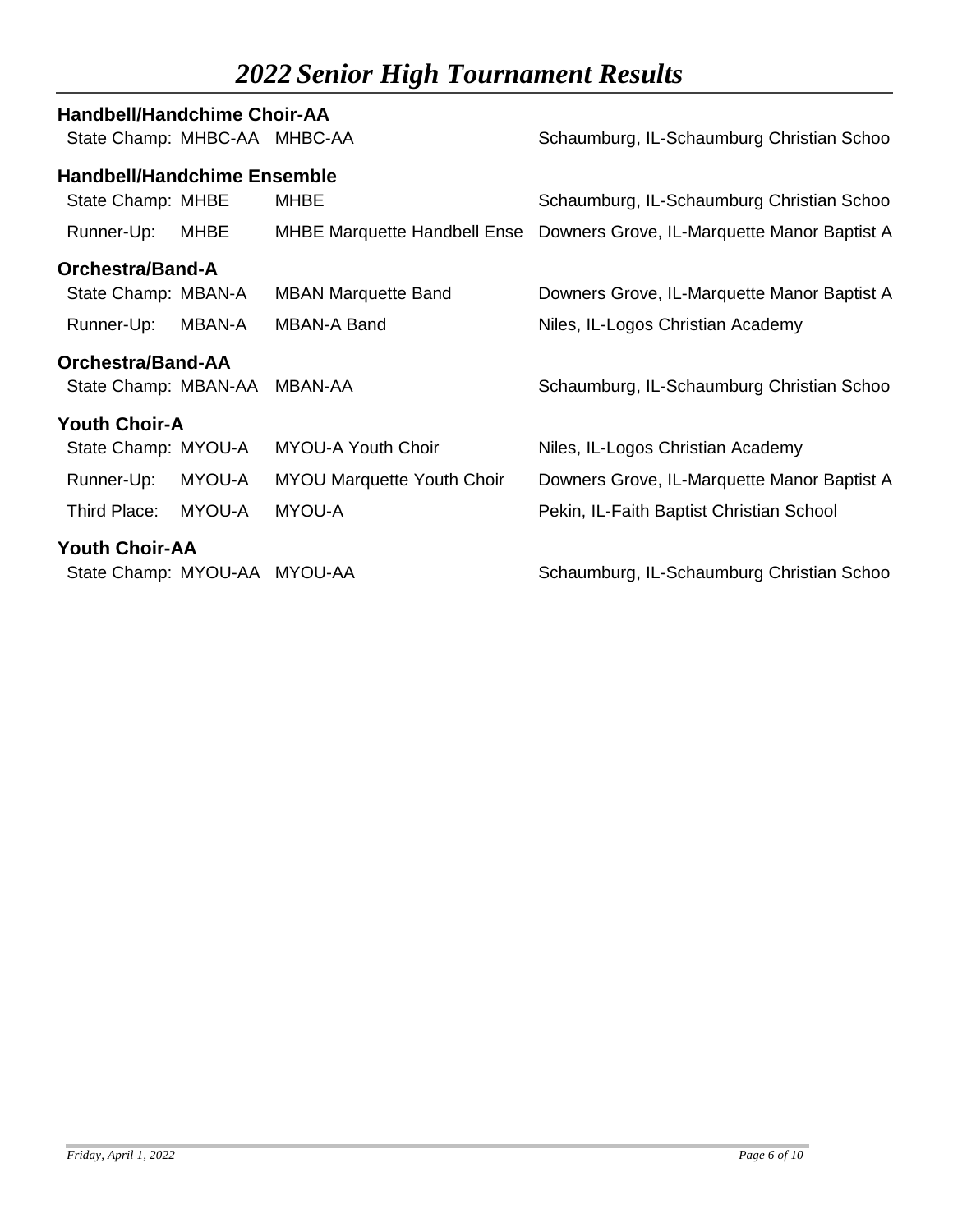## *SPEECH*

| <b>Dramatic Interpretation</b>  |                   |                                   |                                               |
|---------------------------------|-------------------|-----------------------------------|-----------------------------------------------|
| State Champ: SDRA               |                   | Amber Kowach                      | Waukegan, IL-Lake County Baptist School       |
| <b>Extemporaneous Speaking</b>  |                   |                                   |                                               |
| State Champ: SEXT               |                   | Nathaniel Henry                   | Waukegan, IL-Lake County Baptist School       |
| <b>Humorous Interpretation</b>  |                   |                                   |                                               |
| State Champ: SHUM               |                   | Samuel Amponsah                   | Waukegan, IL-Lake County Baptist School       |
| Runner-Up:                      | <b>SHUM</b>       | Hannah Garcia                     | Waukegan, IL-Lake County Baptist School       |
| <b>Orig. Persuasive Oratory</b> |                   |                                   |                                               |
| State Champ: SOPO               |                   | Rhianna Lowery                    | Waukegan, IL-Lake County Baptist School       |
| <b>Acting</b>                   |                   |                                   |                                               |
| State Champ: SACT1              |                   | SACT1-MVCS Mixed                  | Alton, IL-Mississippi Valley Christian School |
| Runner-Up:                      | <b>SACT</b>       | <b>SACT-Taubert &amp; Davis</b>   | Danville, IL-First Baptist Christian School   |
| Third Place:                    | SACT <sub>2</sub> | <b>SACT2 The Revolt of Mother</b> | Pekin, IL-Faith Baptist Christian School      |
| <b>Debate</b>                   |                   |                                   |                                               |
| State Champ: SDEB2              |                   | SDEB-2 Garcia/Molano              | Waukegan, IL-Lake County Baptist School       |
| Runner-Up:                      | SDEB1             | SDEB-1 Amponsah/Henry             | Waukegan, IL-Lake County Baptist School       |
| Third Place:                    | SDEB1             | SDEB1 Wang/Yang                   | Schaumburg, IL-Schaumburg Christian Schoo     |
| <b>Readers' Theatre</b>         |                   |                                   |                                               |
| State Champ: STHE               |                   | <b>STHE</b>                       | Waukegan, IL-Lake County Baptist School       |
|                                 |                   |                                   |                                               |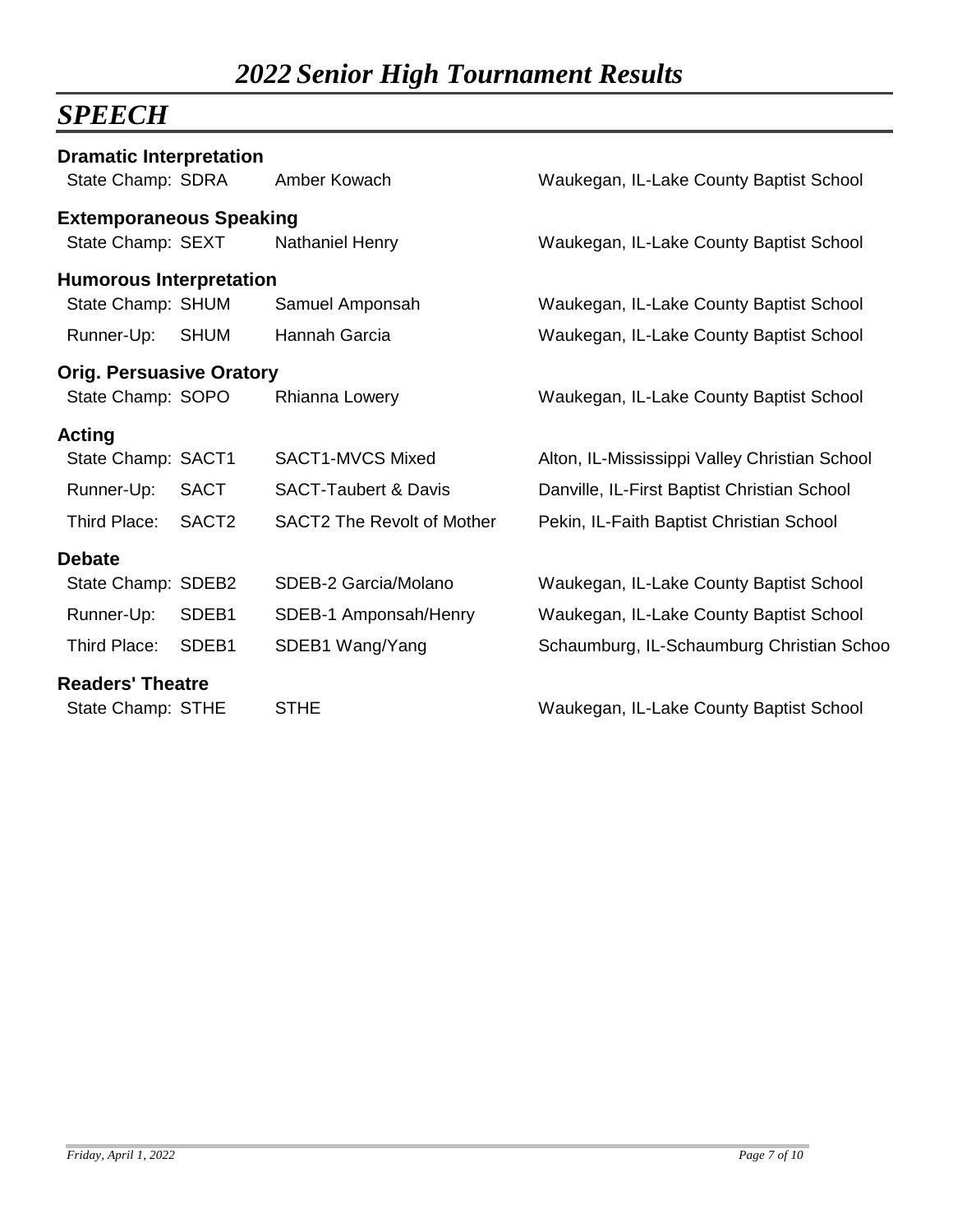## *TESTING*

| <b>Accounting</b><br>State Champ: TACC | <b>Thomas Kunz</b>   | Alton, IL-Mississippi Valley Christian School |
|----------------------------------------|----------------------|-----------------------------------------------|
| <b>Advanced Mathematics</b>            |                      |                                               |
| State Champ: TADM                      | Jason Cai            | Schaumburg, IL-Schaumburg Christian Schoo     |
| Runner-Up:<br><b>TADM</b>              | Caleb Murg           | Niles, IL-Logos Christian Academy             |
| Third Place:<br><b>TADM</b>            | Sajith Jacob         | Schaumburg, IL-Schaumburg Christian Schoo     |
| Algebra I                              |                      |                                               |
| State Champ: TALI                      | Stephanie Tenuto     | Schaumburg, IL-Schaumburg Christian Schoo     |
| Runner-Up:<br><b>TALI</b>              | Natalya Lee          | Schaumburg, IL-Schaumburg Christian Schoo     |
| Third Place:<br><b>TALI</b>            | Jon Hoo              | Schaumburg, IL-Schaumburg Christian Schoo     |
| <b>Algebra II/Geometry</b>             |                      |                                               |
| State Champ: TALG                      | Joshua Wang          | Schaumburg, IL-Schaumburg Christian Schoo     |
| Runner-Up:<br><b>TALG</b>              | Caleb Murg           | Niles, IL-Logos Christian Academy             |
| Third Place:<br><b>TALG</b>            | Paul Brown           | Schaumburg, IL-Schaumburg Christian Schoo     |
| <b>Biology</b>                         |                      |                                               |
| State Champ: TBIO                      | Noah Abrudeanu       | Niles, IL-Logos Christian Academy             |
| Runner-Up:<br><b>TBIO</b>              | Maddox Lyons         | Pekin, IL-Faith Baptist Christian School      |
| Third Place:<br><b>TBIO</b>            | <b>Addison Huber</b> | Pekin, IL-Faith Baptist Christian School      |
| <b>Chemistry</b>                       |                      |                                               |
| State Champ: TCHE                      | Caleb Murg           | Niles, IL-Logos Christian Academy             |
| Runner-Up:<br><b>TCHE</b>              | loel Vaduva          | Niles, IL-Logos Christian Academy             |
| Third Place:<br><b>TCHE</b>            | <b>Kendall Bond</b>  | Pekin, IL-Faith Baptist Christian School      |
| <b>Creative Writing: Poetry</b>        |                      |                                               |
| State Champ: TCWP                      | <b>Matthew Fratu</b> | Niles, IL-Logos Christian Academy             |
| Runner-Up:<br><b>TCWP</b>              | Shreya Banerjee      | Schaumburg, IL-Schaumburg Christian Schoo     |
| Third Place:<br><b>TCWP</b>            | Sajith Jacob         | Schaumburg, IL-Schaumburg Christian Schoo     |
| <b>English</b>                         |                      |                                               |
| State Champ: TENG                      | <b>Matthew Fratu</b> | Niles, IL-Logos Christian Academy             |
| Runner-Up:<br><b>TENG</b>              | Benjamin Haag        | Schaumburg, IL-Schaumburg Christian Schoo     |
| Third Place:<br><b>TENG</b>            | Abigail Varvara      | Niles, IL-Logos Christian Academy             |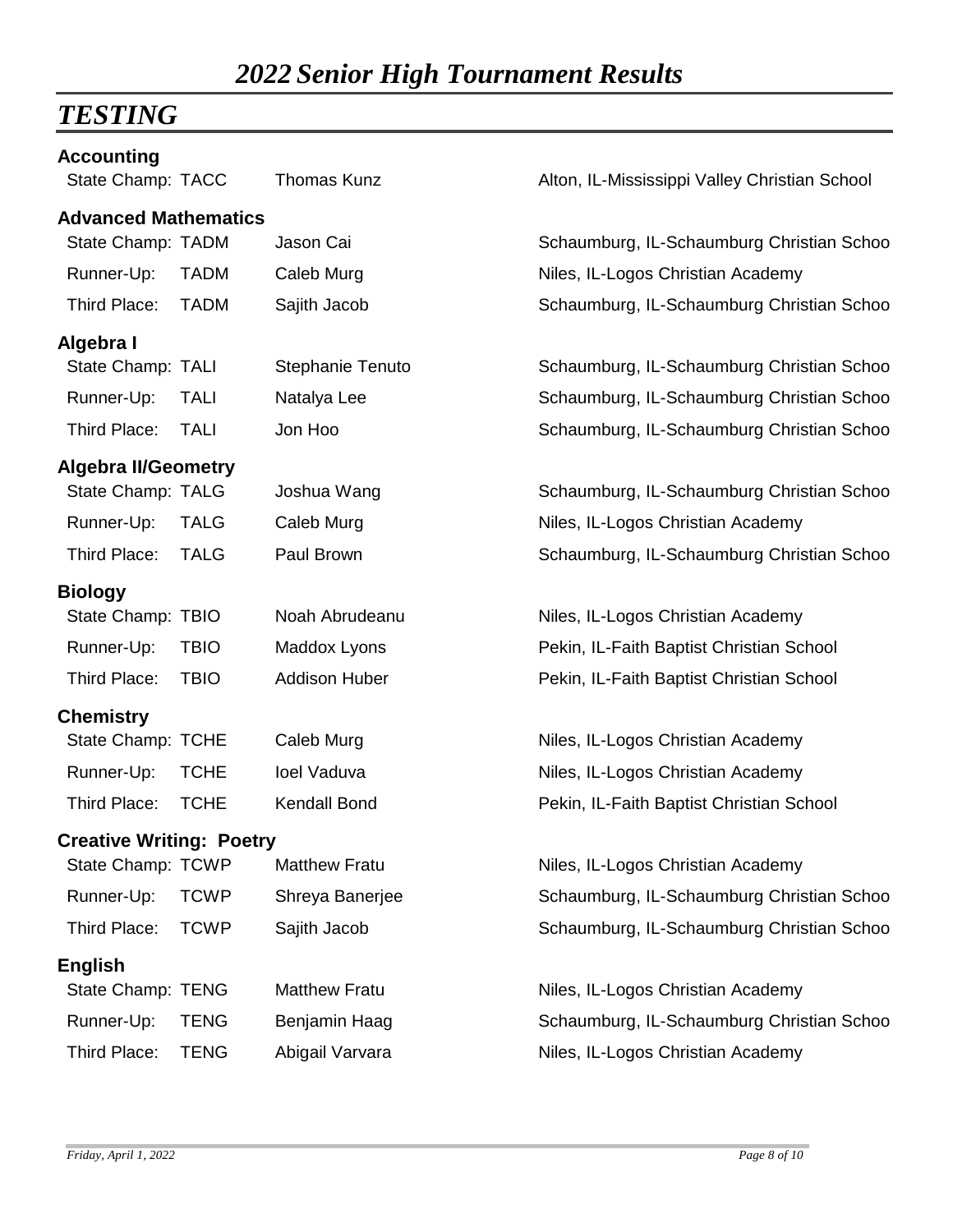| <b>Expository Writing: Essay</b>     |             |                       |                                               |
|--------------------------------------|-------------|-----------------------|-----------------------------------------------|
| State Champ: TEWE                    |             | Caleb Murg            | Niles, IL-Logos Christian Academy             |
| Runner-Up:                           | <b>TEWE</b> | Sajith Jacob          | Schaumburg, IL-Schaumburg Christian Schoo     |
| Third Place:                         | <b>TEWE</b> | <b>Jennifer Yates</b> | Schaumburg, IL-Schaumburg Christian Schoo     |
| <b>Home Economics</b>                |             |                       |                                               |
| State Champ: THOM                    |             | <b>Jennifer Yates</b> | Schaumburg, IL-Schaumburg Christian Schoo     |
| Runner-Up:                           | <b>THOM</b> | Victoria Meza         | Schaumburg, IL-Schaumburg Christian Schoo     |
| Third Place:                         | <b>THOM</b> | Hallelujah Bradshaw   | Frankfort, IL-Heritage Christian School       |
| <b>Music Theory</b>                  |             |                       |                                               |
| State Champ: TMUS                    |             | Daniel Hodoroaba      | Niles, IL-Logos Christian Academy             |
| Runner-Up:                           | <b>TMUS</b> | Josiah Magallon       | Frankfort, IL-Heritage Christian School       |
| Third Place:                         | <b>TMUS</b> | <b>Emily Luna</b>     | Schaumburg, IL-Schaumburg Christian Schoo     |
| <b>New Testament Bible Knowledge</b> |             |                       |                                               |
| State Champ: TNEW                    |             | Hannah Rahim          | Rockford, IL-Berean Baptist Christian School  |
| Runner-Up:                           | <b>TNEW</b> | Caleb Murg            | Niles, IL-Logos Christian Academy             |
| Third Place:                         | <b>TNEW</b> | Jon Hoo               | Schaumburg, IL-Schaumburg Christian Schoo     |
| <b>Old Testament Bible Knowledge</b> |             |                       |                                               |
| State Champ: TOLD                    |             | Jonah Feuerhak        | Alton, IL-Mississippi Valley Christian School |
| Runner-Up:                           | <b>TOLD</b> | <b>Gray Sapp</b>      | Alton, IL-Mississippi Valley Christian School |
| Third Place:                         | <b>TOLD</b> | Lauren Yowell         | Rockford, IL-North Love Christian School      |
| <b>Physics</b>                       |             |                       |                                               |
| State Champ: TPHY                    |             | Joshua Wang           | Schaumburg, IL-Schaumburg Christian Schoo     |
| Runner-Up:                           | <b>TPHY</b> | loel Vaduva           | Niles, IL-Logos Christian Academy             |
| Third Place:                         | <b>TPHY</b> | Daniel Hodoroaba      | Niles, IL-Logos Christian Academy             |
| <b>Political Science/Economics</b>   |             |                       |                                               |
| State Champ: TPOL                    |             | Noah Abrudeanu        | Niles, IL-Logos Christian Academy             |
| Runner-Up:                           | <b>TPOL</b> | Evan Williams         | Jacksonville, IL-Westfair Christian Academy   |
| <b>Spanish</b>                       |             |                       |                                               |
| State Champ: TSPA                    |             | Gabriela de los Reyes | Schaumburg, IL-Schaumburg Christian Schoo     |
| Runner-Up:                           | <b>TSPA</b> | <b>Mathias Lopez</b>  | Niles, IL-Logos Christian Academy             |
| Third Place:                         | <b>TSPA</b> | Mateo Garcia          | Downers Grove, IL-Marquette Manor Baptist A   |